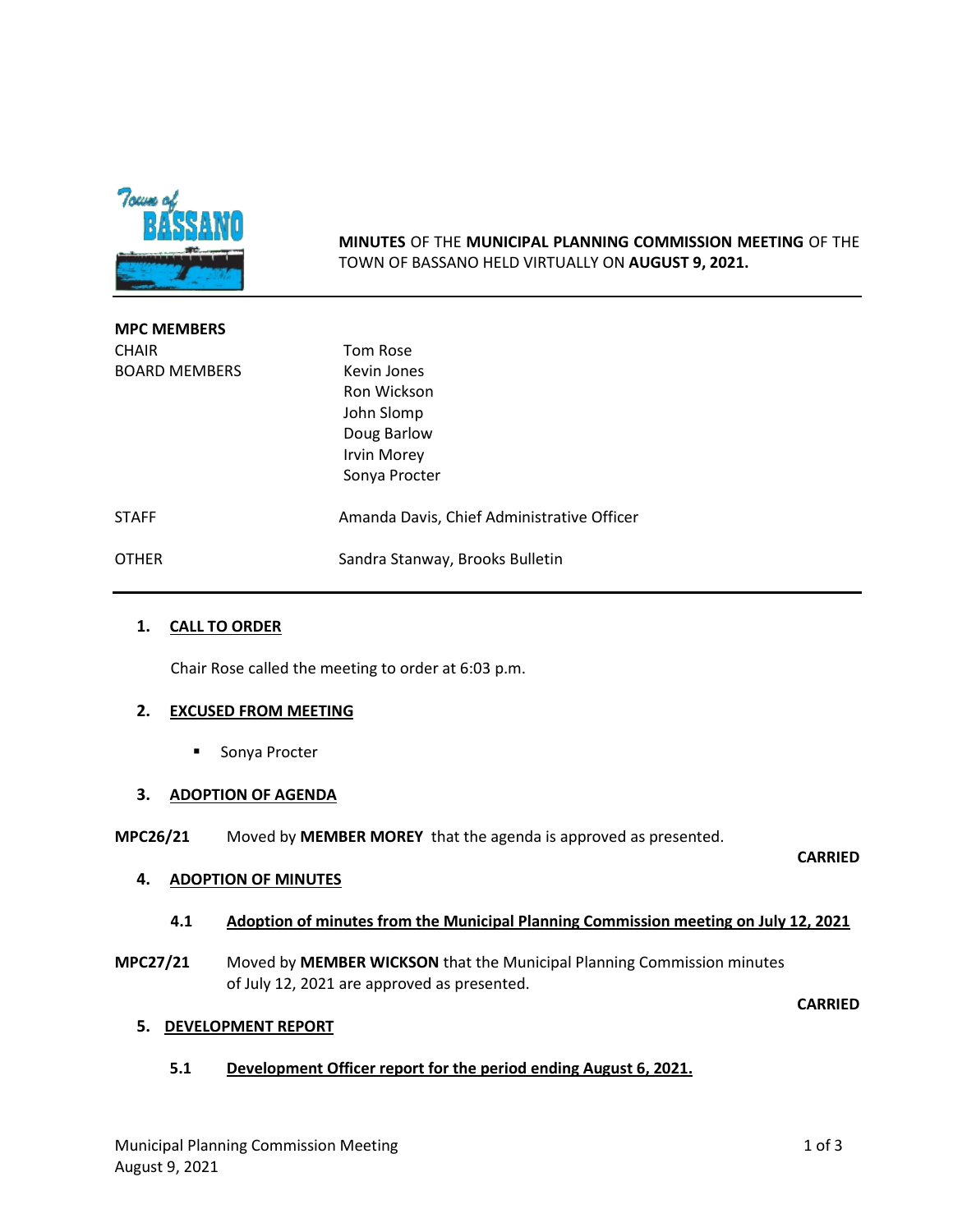**MPC28/21** Moved by **MEMBER BARLOW** that the development officer report for the period ending August 6, 2021 is approved as presented and attached to and forming part of the minutes. **CARRIED**

# **6. DEVELOPMENT PERMITS/REQUESTS**

## **6.1 Plan 4437AD, Block 9, Lots 8-10 - TOB-D-15-21 – Variance**

Development permit TOB-D-15-21 was presented and discussed.

**MPC29/21** Moved by **MEMBER JONES** that the Municipal Planning Commission approves development permit TOB-D-15-21 on Plan 4437AD; Block 9, Lots 8-10 to allow for existing rear and side yard decks approximately 670 square feet and to allow for a front yard setback variance to the existing property in accordance with the development permit, site plan, and narrative received on July 15, 2021, with the following conditions:

#### Variance

1. To allow for a minimum front yard setback of 15.8 feet.

#### **Conditions**

- 1. That the development proceeds as specified with the site plan, documents, and drawings submitted in the Development Permit Application received on July 15, 2021 with the understanding that the decks are already constructed and that the applicant is responsible to ensure it meets building code. Any changes to the approved drawings require the written approval of the Development Officer.
- 2. The proposed development shall conform with all Federal, Provincial and Municipal statutes, regulations, codes, and standards except as waived in writing by the appropriate authority.
- 3. Any future development (demolition or new) must comply with the Town of Bassano's Land Use Bylaw which is subject to change from time to time.
- 4. A civic address must be affixed to the front and rear of the property in accordance with Fire Bylaw 885/19.
- 5. Plan 4437AD; Block 9, Lots 8-10 must be kept in an aesthetically pleasing manner as defined in the Beautify Bassano Initiative and respective bylaws.
- 6. The applicant must complete an Alberta One Call before any excavation occurs.

**CARRIED**

## **1. SUBDIVISIONS**

None

## **2. INFORMATION ITEMS**

None

## 3. **QUESTION PERIOD**